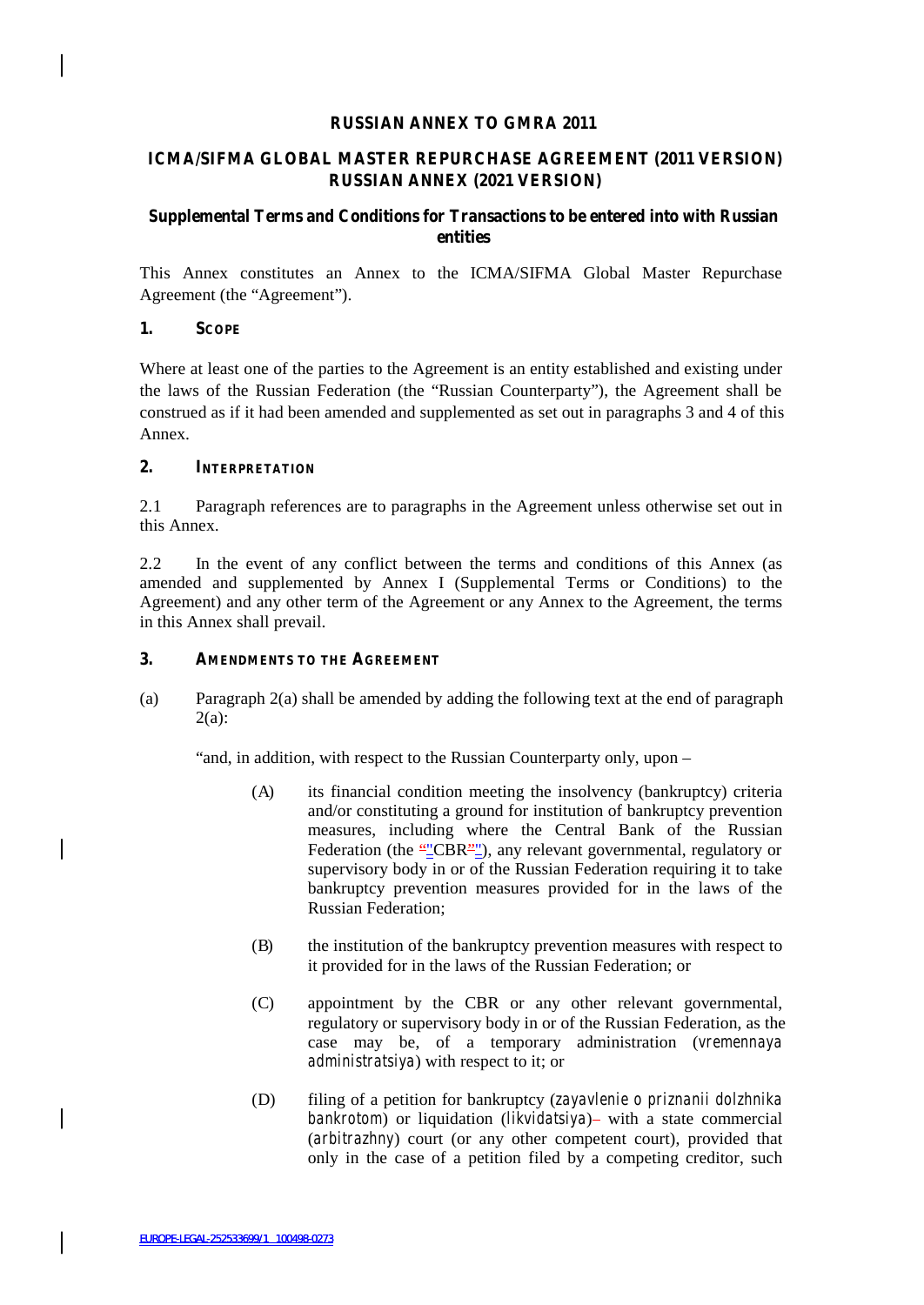petition has not been stayed or dismissed within 30 calendar days of acceptance of such petition; or

- (E) commencement of bankruptcy proceedings, including supervision (*nabludenie*), financial rehabilitation (*finansovoe ozdorovlenie*), external management (*vneshnee upravlenie*) or liquidation procedure (*konkursnoe proizvodstvo*), as the case may be; or
- (F) the declaration of it insolvent by a state commercial (*arbitrazhny*) court (or any other competent court) and (or) the commencement of liquidation procedure (*konkursnoe proizvodstvo*); and
- (G) if the Russian Counterparty is a credit organisation, also upon
	- (1) filing of a petition (including by the temporary administration (*vremennaya adminstratsiya*) on its behalf) with the CBR for revocation, suspension or cancellation of its banking licence, provided that such petition has not been stayed or dismissed within 15 calendar days of its filing; or
	- (2) the revocation, cancellation or suspension by the CBR of its banking licence; or
	- (2A) the introduction by the CBR of a moratorium on the satisfaction of claims of creditors of a credit organisation; or
	- (3) the CBR requiring the replacement of its sole executive body, its deputies, any member of its collegiate executive body, chief accountant, its deputies, any member of its board of directors (supervising board); or
- (H) the revocation, cancellation or suspension by the relevant governmental, regulatory or supervisory body in or of the Russian Federation of its insurance licence or professional securities market participant licence (as appropriate), and such revocation, cancellation or suspension is reasonably likely to adversely affect the ability of the Russian Counterparty to perform its obligations under the Agreement and/or the validity, legality or enforceability of any of the material provisions of this Agreement; or
- (I) its taking any action in furtherance of,or indicating its consent to, approval of, or acquiescence in, any of the foregoing acts; or
- (J) its shareholders (participants) taking a resolution for its liquidation, dissolution or winding-up or its filing of a petition with a state commercial (*arbitrazhny*) court (or any other competent court) for liquidation, dissolution or winding-up; or
- (K) appointment of a liquidator (*likvidator*) or liquidation commission (*likvidatsionnaya komissiya*) in respect of it in accordance with the laws of the Russian Federation; or
- (L) any other analogous-steps, actions or procedures applicable to it provided for in the legislation of the Russian Federation."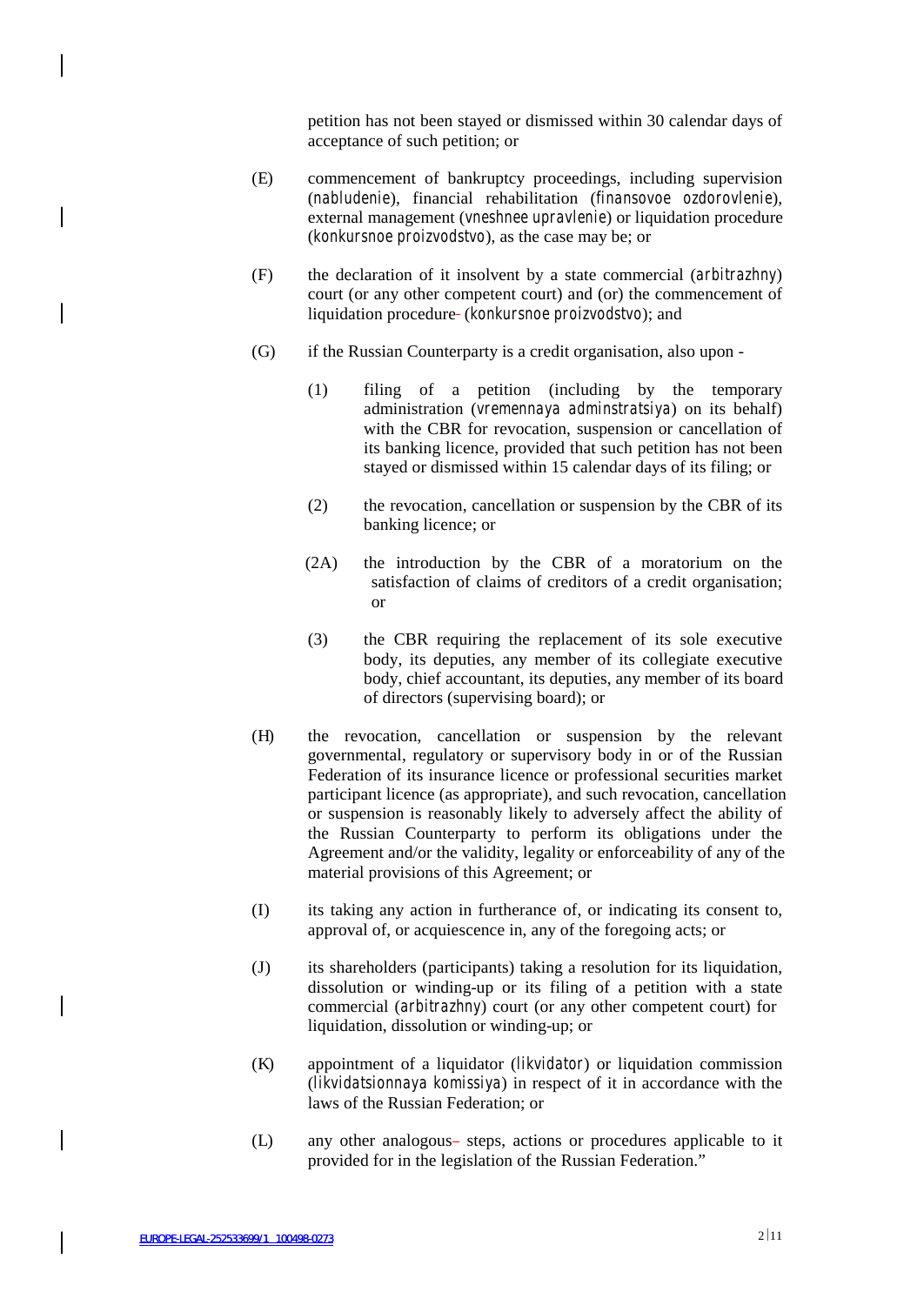(b) Sub-paragraph 2(gg) shall be deleted in its entirety and replaced with the following:

"the "Net Margin" provided to a party at any time, the sum of: (i) the amount of Net Cash Margin held by that party (if any) together with any Cash Margin Differential accrued on such Net Cash Margin which has not been paid to the other party; and (ii) the excess (if any) at that time of: (A) the Market Value of Margin Securities transferred to that party under paragraph 4(a) (excluding any Margin Securities in respect of which Equivalent Margin Securities have been transferred or a Cash Equivalent Amount has been paid to the other party) over, (B) the Market Value of Margin Securities transferred to the other party under paragraph 4(a) (excluding any Margin Securities in respect of which Equivalent Margin Securities have been transferred or a Cash Equivalent Amount has been paid to the first party) and for this purpose any amounts not denominated in the Base Currency shall be converted into the Base Currency at the Spot Rate prevailing at the time of the determination;"

- (c) Sub-paragraph  $2(iikk)$  shall be amended by inserting the words "or the Early Termination Date (as appropriate);" in the last line after the words "the Repurchase Date"
- (d) Sub-paragraph 2(vv) shall be deleted in its entirety and replaced with the following:

""Termination", with respect to any Transaction,

 $\mathsf{l}$ 

- (A) If no Early Termination Date has occurred or has been designated pursuant to sub-paragraph 10(b), refers to the requirement, with respect to such Transaction, for Buyer to sell Equivalent Securities against payment by Seller of the Repurchase Price in accordance with paragraph 3(f); and
- (B) If an Early Termination Date has occurred or has been designated pursuant to sub-paragraph 10(b), refers to the requirement for the relevant party to pay the Early Termination Amount (if any),

and reference to a Transaction having a "fixed term" or being "terminable upon demand" shall be construed accordingly."

- (e) Sub-paragraph 2(xx) shall be amended by replacing the words "paragraph 10(h) or  $10(i)$ " with the words "paragraphs  $10(b)$ ,  $10(h)$  or  $10(i)$ " in the fourth line of the sub-paragraph.
- (f) Sub-paragraph 3(d) shall be deleted in its entirety and replaced with the following:

"Termination of a Transaction will be effected:

- (i)in the case of on demand Transactions, on the date specified for Termination in such demand; and
- (ii) in the case of fixed term Transactions, on the date fixed for Termination,

except in each case where sub-paragraph 10(b) hereof applies, in which case Termination of a Transaction will be effected on the Early Termination Date."

(g) Sub-paragraph 4(d) shall be deleted in its entirety and replaced with the following: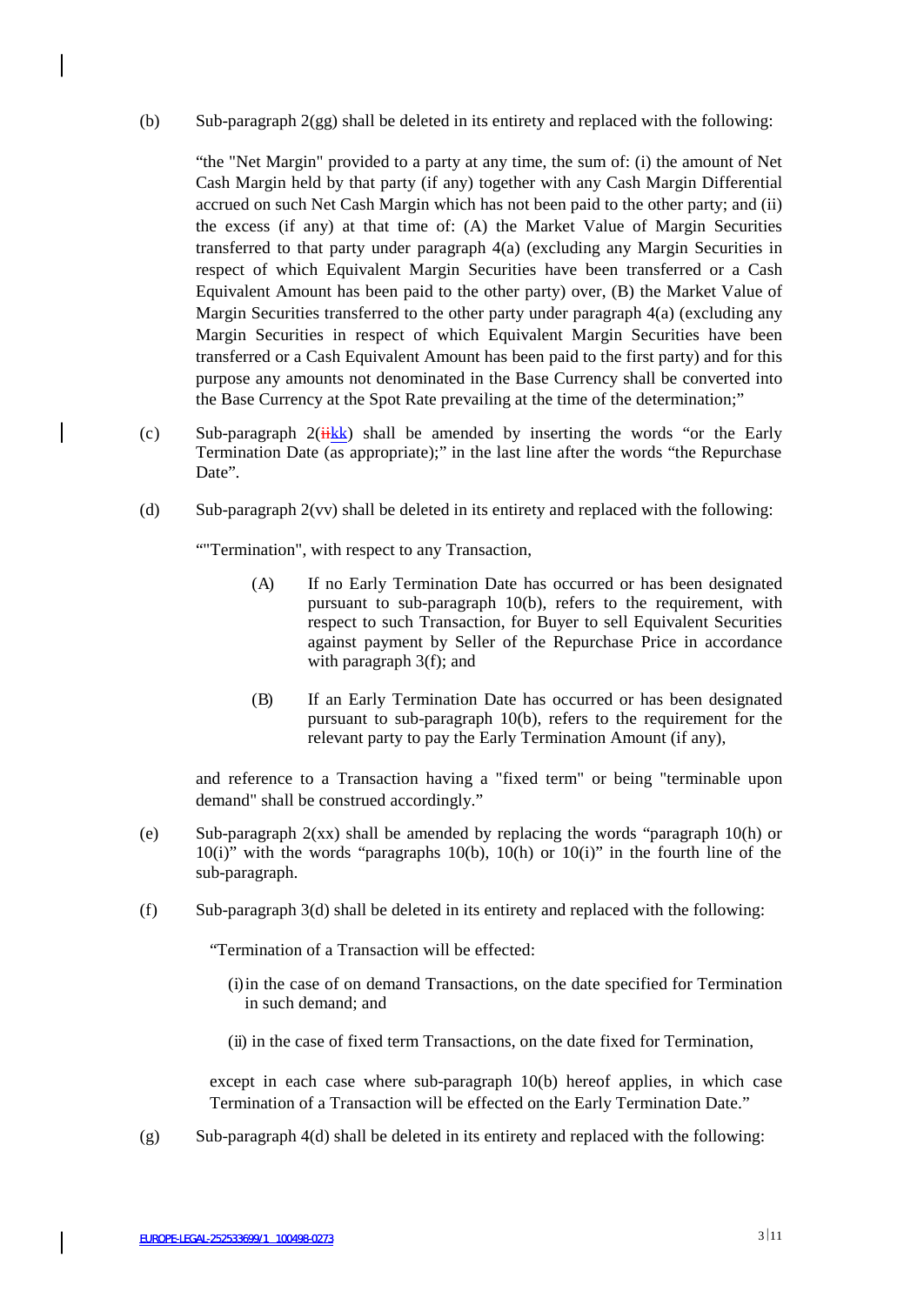"To the extent that a party calling for a Margin Transfer has previously:

- (i)paid Cash Margin and, as a result, the other party has held the Net Cash Margin; or
- (ii) delivered Margin Securities in respect of which Equivalent Margin Securities have not been delivered or a Cash Equivalent Amount has not been paid to it,

that party shall be entitled to require that such Margin Transfer be satisfied first by the payment of Cash Margin or the delivery of Equivalent Margin Securities but, subject to this, the composition of a Margin Transfer shall be at the option of the party making such Margin Transfer."

(h) Sub-paragraph 4(f) shall be deleted in its entirety and replaced with the following:

"A payment of Cash Margin shall not give rise to a debt owing from the party receiving such payment to the party making such payment. The party making such payment shall have no claim with respect to the repayment thereof. Notwithstanding the foregoing, nothing herein shall limit the right of the party making such payment to require the other party to pay Cash Margin if the first party has a Net Exposure as a result of any prior payment of Cash Margin or otherwise.

The parties may specify in Annex I that Cash Margin Differential shall be payable with respect to the Net Cash Margin by a party holding such Net Cash Margin at such times as may be specified in Annex I.

For the purposes hereof –

""Cash Margin Differential"" means, with respect to the Net Cash Margin held by a party, an amount obtained by application of Cash Margin Rate to the Net Cash Margin held by such party as set out in Annex I;

""Cash Margin Rate" has the meaning specified in Annex I; and

"Net Cash Margin" held by a party at any time means the excess (if any) at that time of: (i) the sum of the amounts of Cash Margin paid to that party over, (ii) the sum of the amounts of Cash Margin paid by that party to the other party, and for this purpose any amounts not denominated in the Base Currency shall be converted into the Base Currency at the Spot Rate prevailing at the relevant time."

- (i) Sub-paragraph 5(a) shall be amended by adding the words ", and no Early Termination Date with respect to such Transaction has occurred prior to such Income Payment Date," at the end of sub-paragraph  $(i)^2$ .
- (j) Sub-paragraph 6(f) shall be amended by adding the words "*Net Cash Margin, Cash Margin Dif erential*" after the words "*Margin Ratio*" in the second line of the sub-paragraph.
- (k) Sub-paragraph 7(a) shall be amended by replacing the cross-reference " $10(d)(ii)$ " with the cross-reference "10(d)" in the third line of that sub-paragraph.
- (l) Sub-paragraph 10(a)(iii) shall be amended by replacing the words "under sub-paragraph (h) or  $(i)$ " with the words "under sub-paragraphs (h) or  $(i)$ ".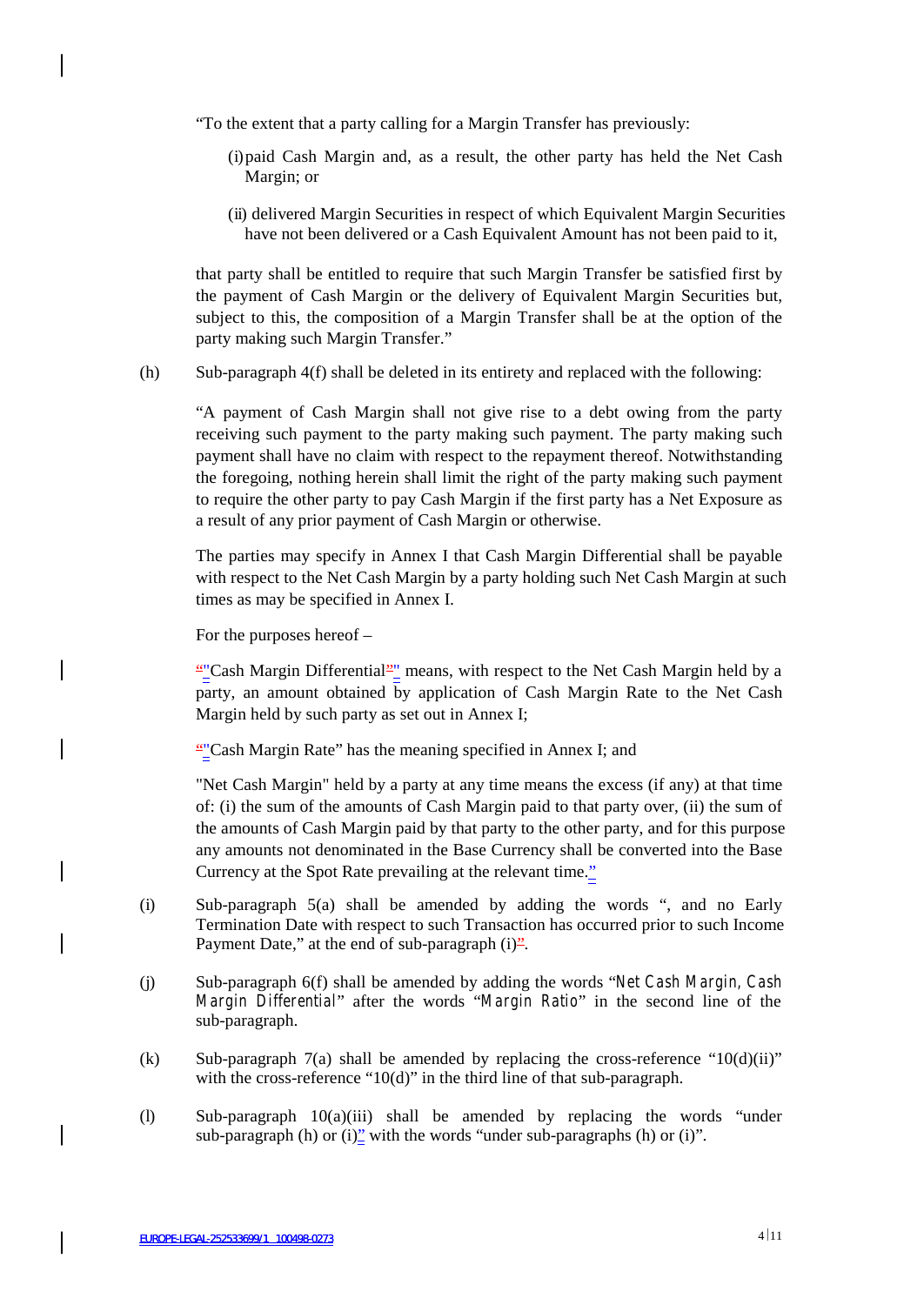- (m) Sub-paragraphs 10(b) to (d) shall be deleted in their entirety and replaced with the following:
	- "(b) If at any time an Event of Default (other than an Act of Insolvency specified under sub-paragraph  $2(a)(F)$ ,  $2(a)(G)(2)$  or  $2(a)(G)(2A)$ ) with respect to a party occurs and is then continuing, the other party may, by not more than 20 days' notice to the Defaulting Party specifying the relevant Event of Default, designate a day not earlier than the day such notice is effective as an early termination date (""Early Termination Date"") in respect of all outstanding Transactions.

If a notice designating an Early Termination Date is given under this sub-paragraph 10(b), all obligations of the parties with respect to all Transactions then outstanding will be terminated on the Early Termination Date, whether or not the relevant Event of Default is then continuing.

If at any time an Act of Insolvency which is specified in sub-paragraph  $2(a)(F)$ ,  $2(a)(G)(2)$  or  $2(a)(G)(2A)$  has occurred, an Early Termination Date with respect to all Transactions then outstanding will automatically occur on a day immediately preceding the day that such Act of Insolvency occurred (""Automatic Early Termination"").

- (c) If an Early Termination Date occurs, the amount, if any, payable by a party in respect of that Early Termination Date (""Early Termination Amount"") will be determined pursuant to sub-paragraph 10(d) below.
- (d) For the purposes of paragraph 10(c) above the Early Termination Amount shall be calculated in accordance with the following formula:

$$
\sum_{i=1}^{n} (A_{i} - B_{i}) + C_{A} - C_{B} + D_{A} - D_{B} + E_{A} - E_{B}
$$
, where:

- **A =** in relation to a Transaction, the sum of the following amounts calculated as at the Early Termination Date:
	- (i) Default Market Values of the Equivalent Securities which would have been deliverable by Party A to Party B (if any);
	- (ii) Repurchase Price (if any) calculated to (but excluding) the Early Termination Date which would have been payable by Party A to Party B;
	- (iii) any amounts pursuant to paragraph 5, which would have been payable by Party A to Party B as of the Early Termination Date; and
	- (iv) any other amounts owing or which would have been owing from Party A to Party B under that Transaction.
- **B =** in relation to a Transaction, the sum of the following amounts calculated as at the Early Termination Date:
	- (i) Default Market Values of the Equivalent Securities which would have been deliverable by Party B to Party A(if any);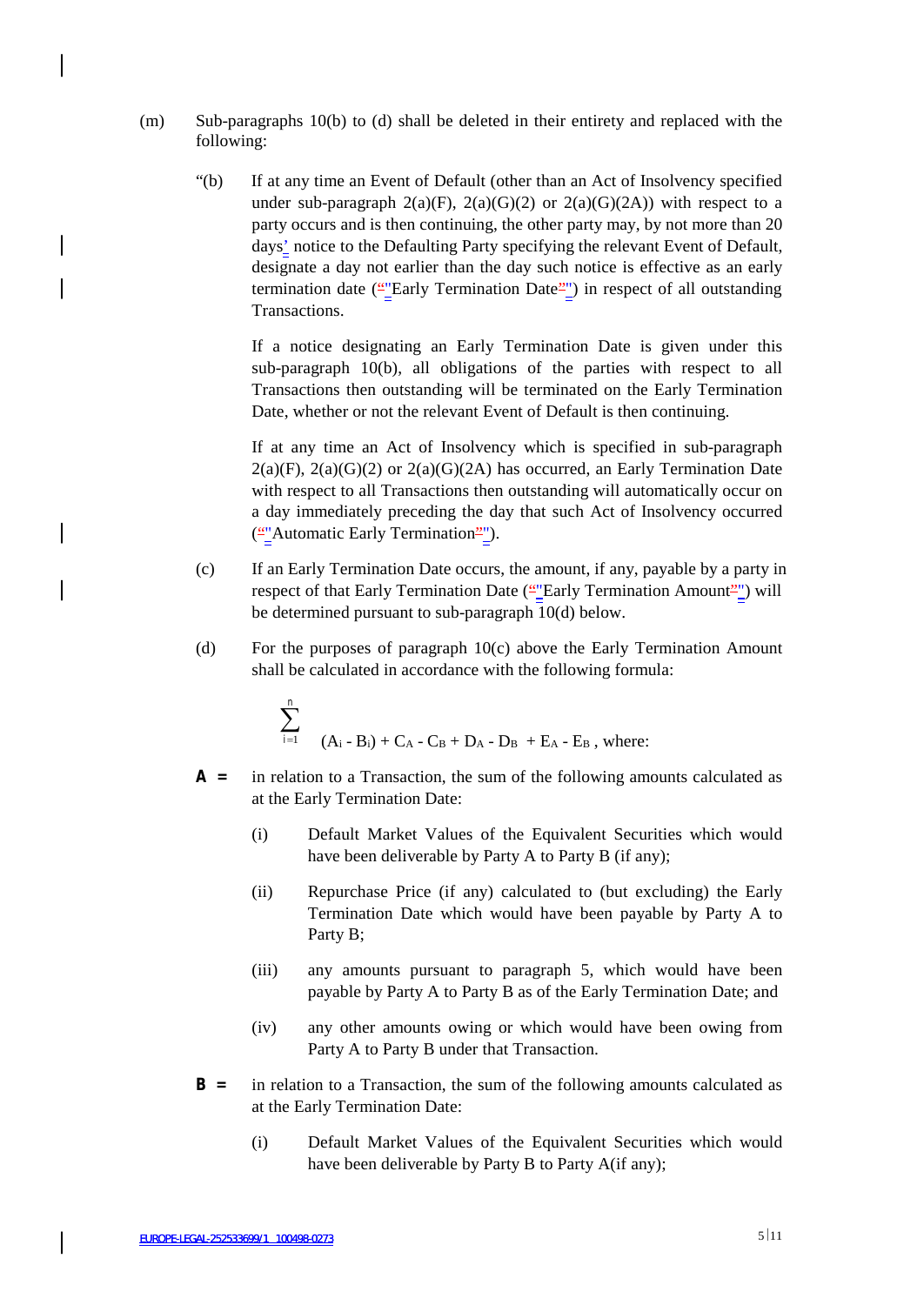- (ii) Repurchase Price (if any) calculated to (but excluding) the Early Termination Date which would have been payable by Party B to Party A;
- (iii) any amounts pursuant to paragraph 5, which would have been payable by Party B to Party A as of the Early Termination Date; and
- (iv) any other amounts owing or which would have been owing from Party B to Party A under that Transaction.
- $C_A$  = the amount of Net Cash Margin held by Party A (if any) and relevant Cash Margin Differential calculated to (but excluding) the Early Termination Date which has not been paid to Party B.
- $C_B$  = the amount of Net Cash Margin held by Party B (if any) and relevant Cash Margin Differential calculated to (but excluding) the Early Termination Date which has not been paid to Party A.
- **D<sup>A</sup> =** the amount of Default Market Value of Equivalent Margin Securities (if any) which have not been transferred by Party A to Party B and in respect of which Cash Equivalent Amount has not been paid;
- $D_B$  **=** the amount of Default Market Value of Equivalent Margin Securities (if any) which have not been transferred by Party B to Party A and in respect of which Cash Equivalent Amount has not been paid;
- **E<sup>A</sup> =** the sum of any other amounts owing or which would have been owing from Party A to Party B under this Agreement (without duplication of amounts calculated under A(iv));
- **E<sup>B</sup> =** the sum of any other amounts owing or which would have been owing from Party B to Party A under this Agreement (without duplication of amounts calculated under B(iv));
- **n =** the number of outstanding Transactions under this Agreement.

If the Early Termination Amount is a positive number, an amount equal to the Early Termination Amount shall be payable by Party A to Party B. If the Early Termination Amount is a negative number an amount equal to the Early Termination Amount shall be payable by Party B to Party A. In each case the Early Termination Amount shall be due and payable on the Business Day following the day on which notice of the Early Termination Amount payable given by the non-Defaulting Party is effective, and, if the Early Termination Amount has been determined upon an Event of Default that has occurred on the applicable Repurchase Date as set out in sub-paragraph  $10(a)(i)$  or  $10(a)(ii)$ , in any event not later than 30 calendar days following such Repurchase Date, in each case without prejudice to paragraph 12 of the Agreement. To the extent permitted by applicable law, interest shall accrue on such amount on a 360 day, 365 day or other day basis in accordance with applicable market convention (or as otherwise agreed by the parties), for the actual number of days during the period from and including the Early Termination Date to, but excluding, the date of payment. For the purposes of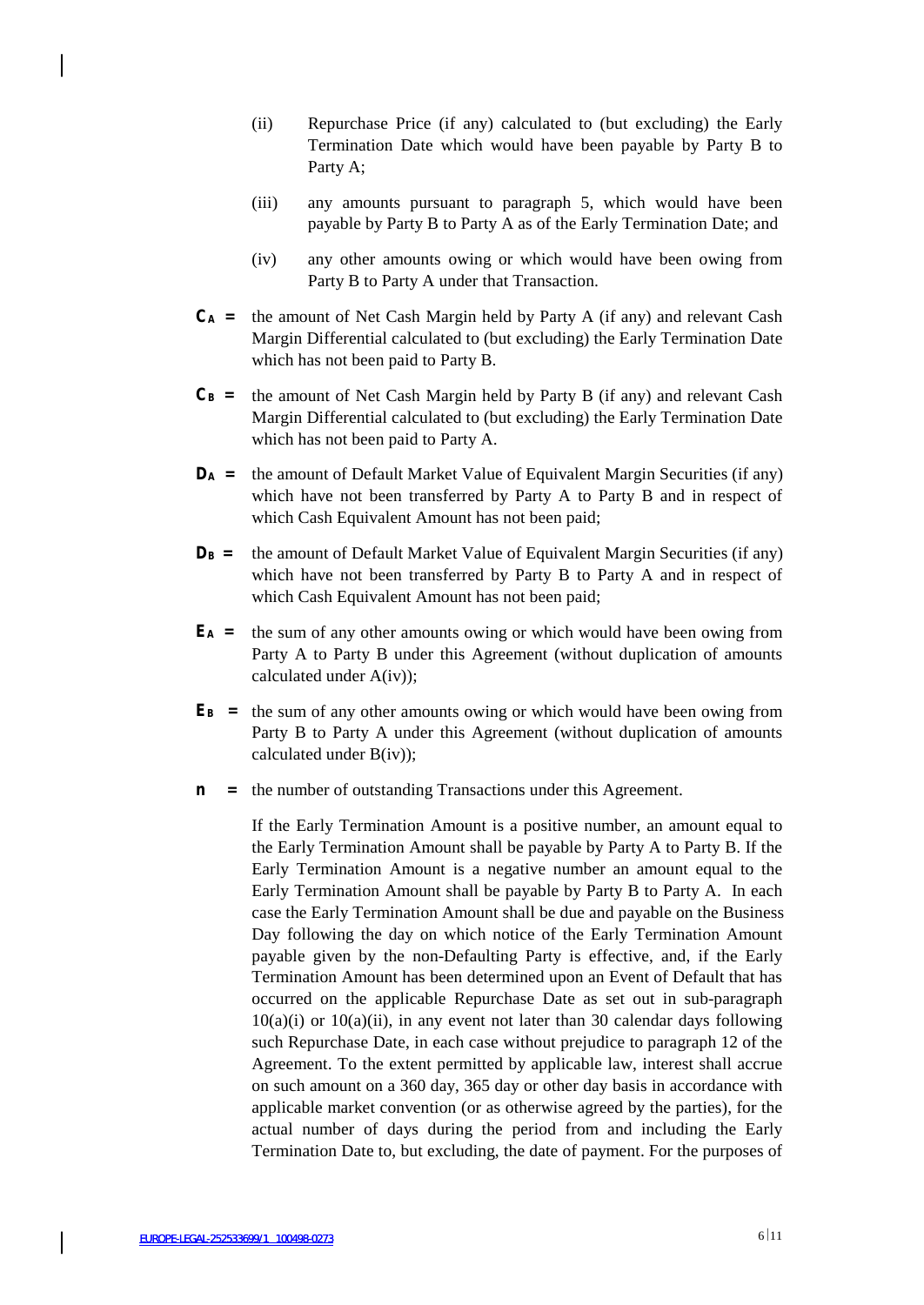calculating the Early Termination Amount all sums not denominated in the Base Currency shall be converted into the Base Currency at the Spot Rate.

Notwithstanding anything contained to the contrary in the Agreement, the Early Termination Amount determined in connection with an Event of Default which is an Act of Insolvency specified in sub-paragraphs 2(a)(E),  $2(a)(F)$ ,  $2(a)(G)(2)$ ,  $2(a)(G)(2A)$  or, if analogous thereto, sub-paragraph  $2(a)(L)$ , shall not include any amounts of default interest or lost profit."

(n) Sub-paragraph 10(e)(ii) shall be deleted in its entirety and replaced with the following:

"the ""Deliverable Securities"" means the Equivalent Securities which would have been deliverable to the non-Defaulting Party by the Defaulting Party but for the occurrence of the Early Termination Date, or Equivalent Margin Securities which have not been transferred to the non-Defaulting Party by the Defaulting Party and in respect of which Cash Equivalent Amount has not been paid";

(o) Sub-paragraph 10(e)(iv) shall be deleted in its entirety and replaced with the following:

"the ""Receivable Securities"" means the Equivalent Securities which would, but for the occurrence of the Early Termination Date, have been deliverable to the Defaulting Party by the non-Defaulting Party, or Equivalent Margin Securities which have not been transferred to the Defaulting Party by the non-Defaulting Party and in respect of which Cash Equivalent Amount has not been paid;"

- (p) Sub-paragraph 10(i)(iii) shall be deleted in its entirety and replaced with the following:
	- "(iii) at any time while such failure continues, by written notice to Buyer declare that that Transaction or part of that Transaction corresponding to the Equivalent Securities that have not been delivered (but only that Transaction or part of the Transaction) shall be terminated immediately in accordance with sub-paragraph 10(c) of this Agreement (disregarding for this purpose the values of  $C_A$ ,  $C_B$ ,  $D_A$ ,  $D_B$ ,  $E_A$  and  $E_B$  in the formula contained in that sub-paragraph, and as if references to the Early Termination Date were to the date on which notice was given under this sub-paragraph (iii)). The Early Termination Amount in relation to that Transaction shall be paid not later than 30 calendar days of the applicable Repurchase Date."

### **4. REPOSITORY**

(a) A person or persons specified in Annex I (which may also include any party to this Agreement) shall be hereby designated by the parties as a reporting person for the purposes of the Reporting Regulations (as defined below) (a "Reporting Person" and if more than one party is specified, the "Reporting Persons") to provide information regarding the Agreement and, to the extent required under the Reporting Regulations<sup>1</sup>, each Transaction made thereunder to the Repository<sup>2</sup>.

<sup>1</sup> Note: The Reporting Regulation requires that information on a transaction made under the terms of a master agreement be provided to a repository in accordance with the Reporting Regulations by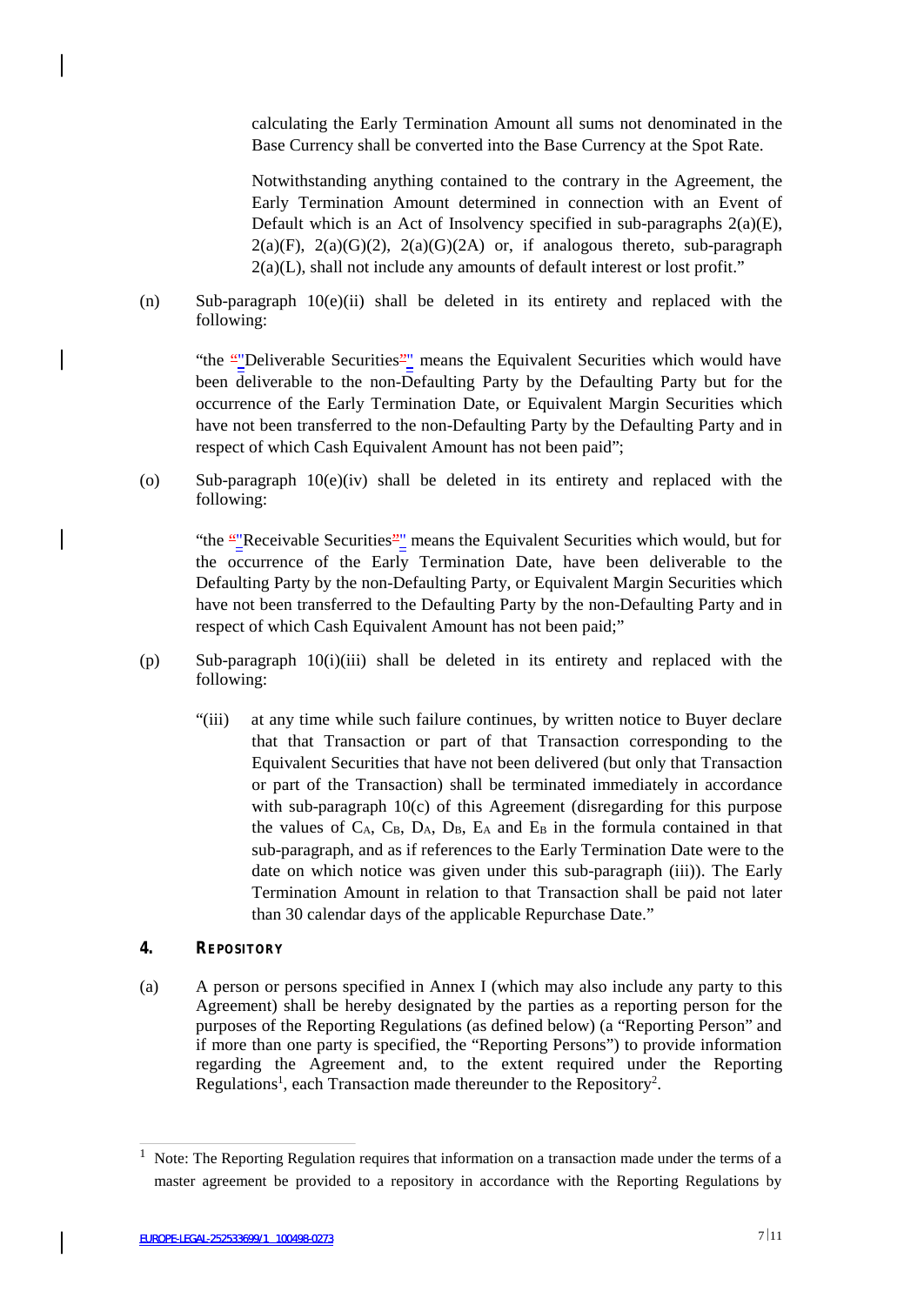- (b) Each party hereby irrevocably consents to: (i) the disclosure, delivery and transfer by the Reporting Person of information in connection with the Agreement and any Transactions hereunder to the Repository, as required by the Reporting Regulations and the terms of the repository services and other regulations adopted by the Repository; and (ii) the disclosure, delivery and transfer of such information to the Reporting Person.
- (c) Each party to the Agreement designated as a Reporting Person undertakes to the other party that it will, or, if the Reporting Person is not a party to the Agreement, each party to the Agreement on whose behalf the Reporting Person is acting undertakes to the other party to procure that such Reporting Person will, report the Agreement (and any amendments to the terms thereof) and, to the extent required under the Reporting Regulations, all Transactions thereunder (and any amendments to the terms thereof) in the manner stipulated by, and within the timeframe <sup>3</sup> set out in the Reporting Regulations or this Agreement and the terms of the repository services and other regulations adopted by the Repository 4 . If so specified by the parties in

certain categories of legal entities incorporated under the laws of the Russian Federation expressly listed in the Reporting Regulations (including credit organisations, professional securities market participants, non-governmental pension funds, management companies of investment funds, mutual investment funds and non-governmental pension funds, joint stock investment funds, trade organiser, clearing organisations and insurance companies). Other Russian legal entities (including Russian corporates) are required to report transactions to the repository only after passing certain thresholds under such transactions. Foreign entities are not required to report the Agreement and Transactions to the repository.

At the same time, reporting of the master agreement will always be a pre-requisite to enforceability of close-out netting provisions under the GMRA in insolvency of a Russian counterparty. Therefore, in the scenario where no party to a master agreement is subject to the mandatory reporting, it is strongly advisable that the foreign counterparty insists that the reporting undertakings in Section 4 are included in the master agreement. The foreign counterparty may wish to become the Reporting Person or designate the Russian counterparty or any third party as the Reporting Person. As to the reporting of the Transactions, in this scenario, failure to report the Transactions will not affect enforceability of close-out netting and would not be required under the Reporting Regulations.

- <sup>2</sup> Note: The parties to the GMRA are free to designate one party or both parties or a third party (or third parties) to act as the Reporting Person for the purposes of registration of the GMRA and the Transactions thereunder with a repository pursuant to the Reporting Regulation. If a third party is designated by the parties as a Reporting Person, the parties should also indicate on whose behalf such Reporting Person is acting. As discussed above, foreign counterparties are exempt from the mandatory reporting requirements and therefore do not need to be designated as Reporting Persons or designate third party to act as a Reporting Person on their behalf, except where no party is subject to the mandatory reporting requirements and the Russian counterparty refuses to act as the Reporting Person, in which case the foreign counterparty may need to act as the Reporting Person to voluntarily report the Agreement in order to preserve the benefit of the close-out netting (as discussed above). The provisions of this Section 4 may need to be amended to reflect the relevant arrangements.
- $3$  Note: The information on the entry into the master agreement may be registered with a repository any time before the entry into the first transaction thereunder, and in case where one of the parties is subject to mandatory reporting requirements under the Reporting Regulation, not later than within three business days after the entry into the first transaction thereunder.
- <sup>4</sup> Note: Under the Reporting Regulations, information on the master agreement (its execution, any amendment and termination) and on each transaction made under the terms of such master agreement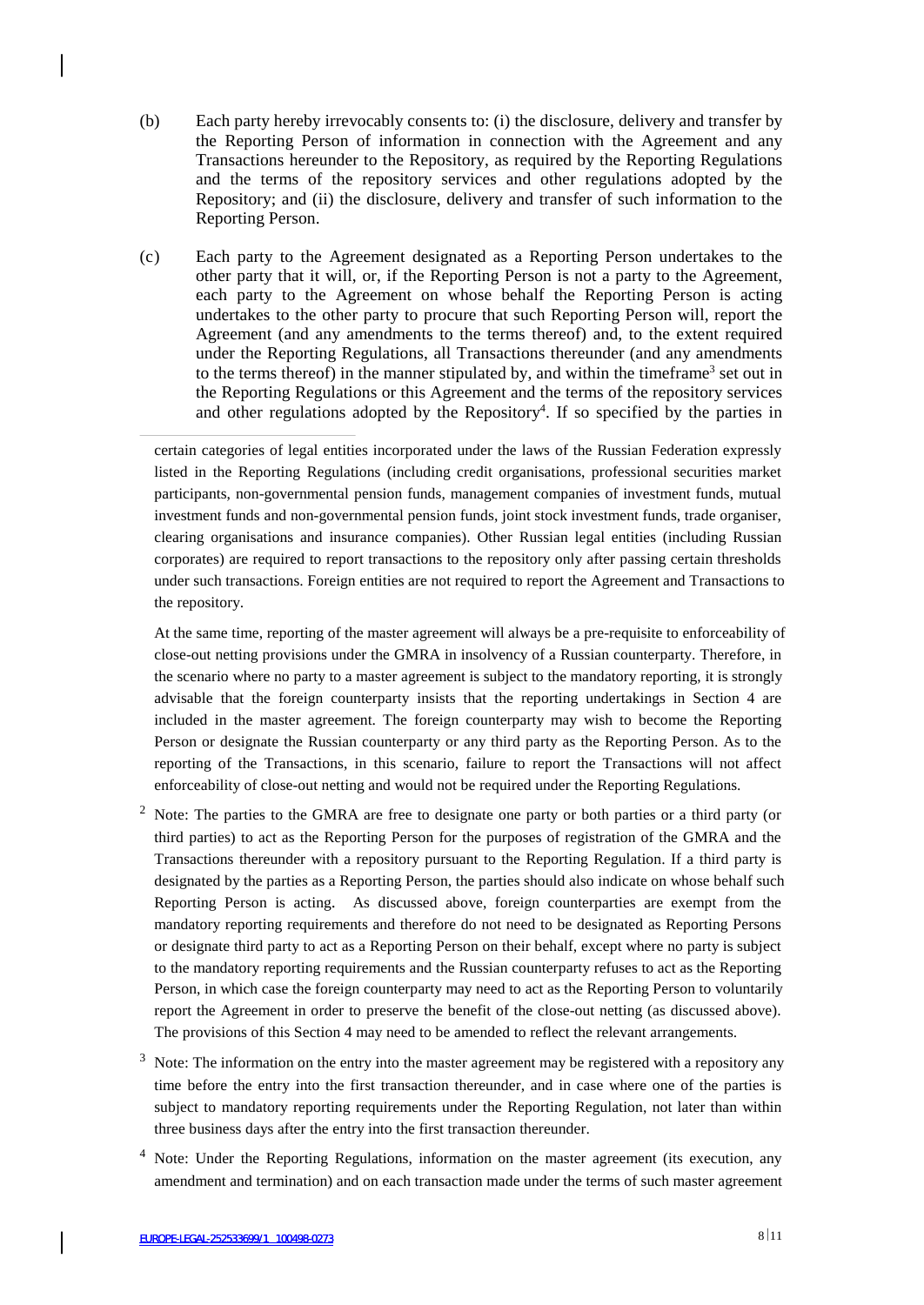Annex I, failure by a party to perform its obligations under this sub-paragraph 4(c) shall not constitute an Event of Default under paragraph  $10(a)(x)$  of the Agreement.

- (d) If the parties specify in Annex I that this paragraph 4(d) shall apply, it shall be a condition precedent to each Transaction that the Agreement is properly reported to the Repository by the Reporting Person in accordance with the Reporting Regulations. A party to the Agreement designated as a Reporting Person, or, if the Reporting Person is not a party to the Agreement, a party to the Agreement on whose behalf the Reporting Person is acting, shall provide to the other party evidence in form and substance acceptable to it, acting reasonably, that the Agreement has been properly reported in accordance with the Reporting Regulations as a condition precedent to the first Transaction.<sup>5</sup>
- (e) If the parties specify in Annex I that this paragraph 4(e) shall apply, each party to the Agreement designated as a Reporting Person, and, if any Reporting Person is not a party to the Agreement, each party to the Agreement on whose behalf the Reporting Person is acting, represents to the other party that from and including the date on which it has entered into the repository services agreement with the Repository, on the date on which any Transaction is entered into under the Agreement, and on each date a payment and/or delivery is made under this Agreement, including any Transaction hereunder:
	- (i) the Agreement has been properly reported to the Repository in accordance with Reporting Regulations and remains registered with the Repository;
	- (ii) it has duly entered into the repository services agreement with the Repository, has duly performed its obligations under the repository services agreement and it has used its reasonably best efforts to ensure that the repository services agreement is in full force and effect;
	- (iii) if the Reporting Person is not a party to the Agreement, such Reporting Person has duly entered into the repository services agreement with the Repository, has duly performed its obligations under the repository services agreement and it has used its reasonably best efforts to ensure that the repository services agreement is in full force and effect; and
	- (iv) it has duly reported the identity of the Reporting Person to the Repository.

Each party to the Agreement designated as a Reporting Person, and, if any Reporting Person is not a party to the Agreement, each party to the Agreement on whose behalf the Reporting Person is acting, undertakes to promptly notify the other party to the Agreement if any repository services agreement listed in sub-paragraphs (ii) and (iii) immediately above is terminated for any reason, or is otherwise no longer in full force and effect.

For the purposes of the above, the following terms shall have the meaning set forth below:

"repository services agreement" means a repository services agreement between a party to the

amendment and termination) and on each transaction made under the terms of such master agreement is to be submitted to the same repository.

<sup>5</sup> Note: Under Article 4.1 of the Federal Law "On Insolvency (Bankruptcy)" No. 127-FZ dated 26 October 2002 (as amended), only the master agreement is required to be reported to a repository to satisfy the condition for enforceability of close-out netting provisions under the GMRA in insolvency of a Russian counterparty.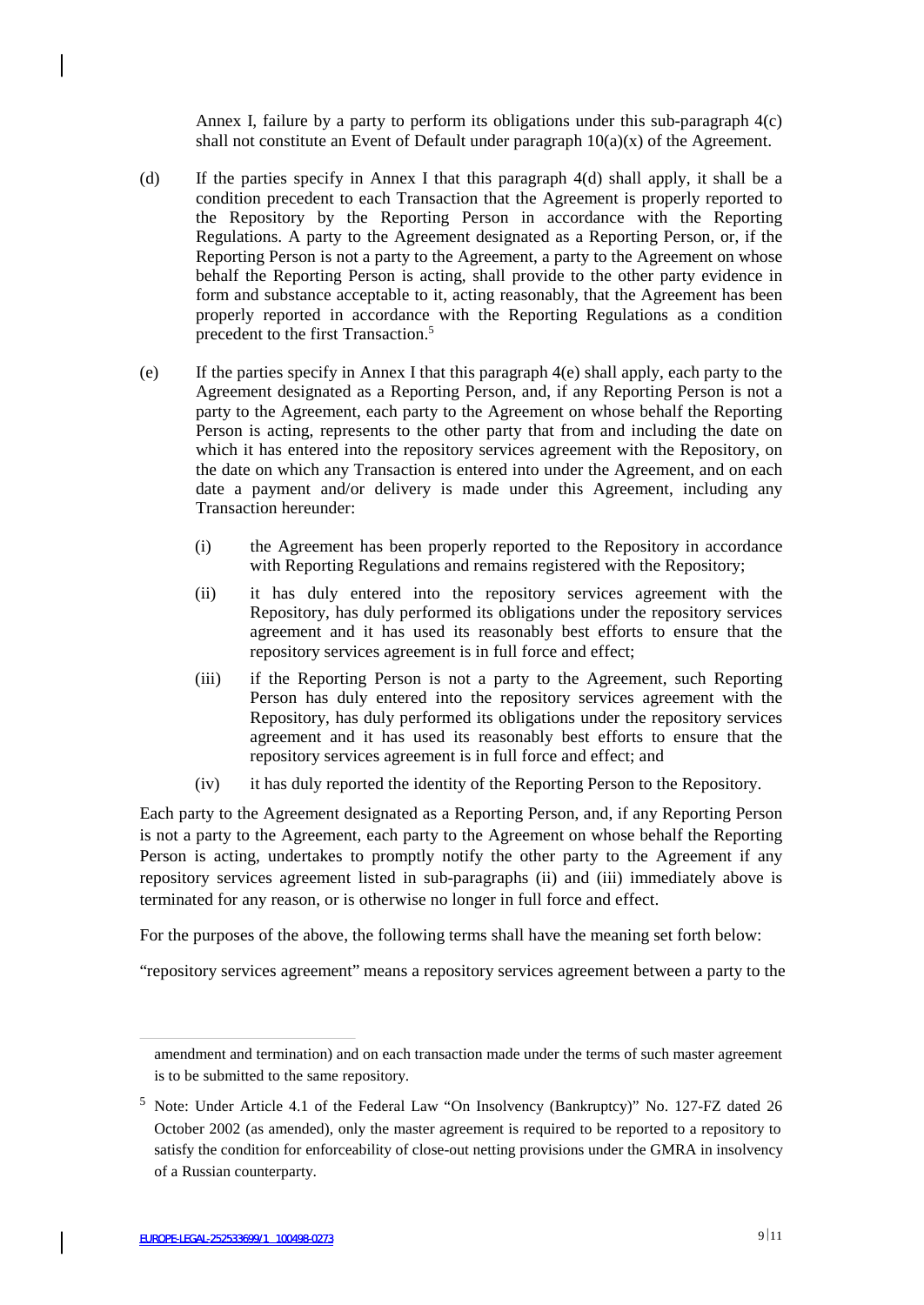Agreement and the Repository in relation to the Agreement, including, for the avoidance of doubt, any applicable terms and conditions of the repository services.

"Repository" means an entity duly authorised to act as a repository under applicable Russian laws and regulations and has been designated as a Repository in Annex I; and

"Reporting Regulations" means the Russian Federal Law "On the Securities Market" No. 39-FZ dated as of 22 April 1996 (as amended), the Regulation of the Central Bank of the Russian Federation dated 16 August 2016 No. 4104-U "On the types of over-the-counter contracts, which are required to be reported to a trade repository, on persons required to report such contracts, on the procedure, scope and timing for the reporting of the contracts and on additional requirements for the maintenance by a trade repository of the register of contracts, on disclosure of the information contained in the register and on the procedure and timing for the submission of the register to the Central Bank of the Russian Federation", as amended (as amended, re-stated, re-enacted or superseded from time to time) and any other orders and regulations promulgated by the relevant Russian regulator of the securities market addressing the reporting of the Agreement and the Transactions to the Repository.

## **5. RUSSIAN ANNEX (2013 VERSION), RUSSIAN ANNEX (2014 VERSION), RUSSIAN ANNEX (2017 VERSION) AND RUSSIAN ANNEX (2018 VERSION)**

The provisions of this Russian Annex supersede all provisions of the Russian Annex (2013 version), Russian Annex (2014 version), Russian Annex (2017 version) and Russian Annex (2018 version) applicable to the Transactions and the provisions of this Russian Annex shall apply to all outstanding Transactions under the Agreement, if so specified by the parties in Annex I.

 $\overline{\phantom{a}}$